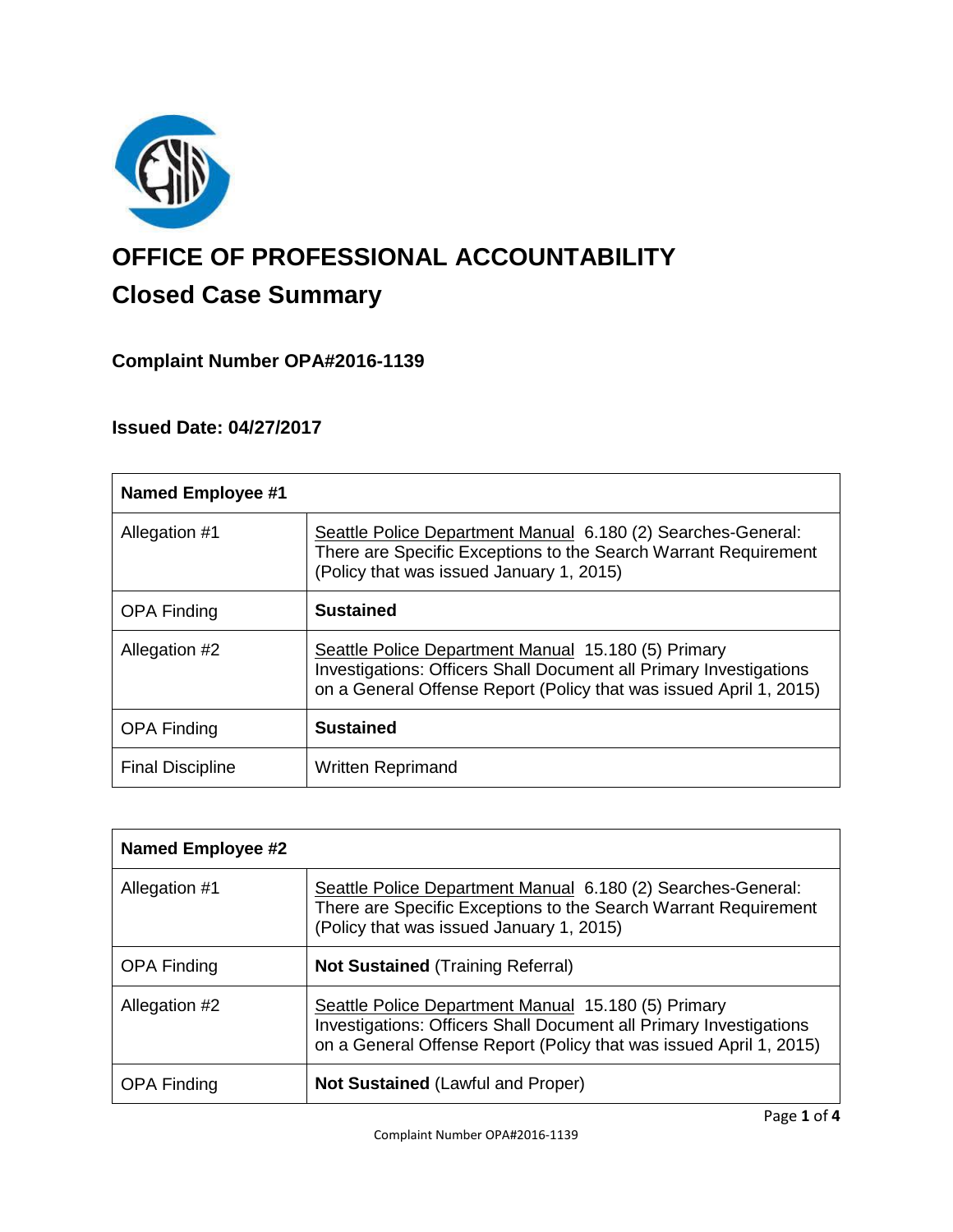| N/A<br><b>Final Discipline</b> |  |
|--------------------------------|--|
|--------------------------------|--|

#### **INCIDENT SYNOPSIS**

The Named Employees responded to investigate a Domestic Violence (DV) burglary.

#### **COMPLAINT**

The complainant, the Force Review Unit, alleged that the Named Employees may have violated policy regarding entry into the residence and seizure of evidence while investigating an incident involving a DV burglary. The complainant alleged the report and review didn't contain enough details to justify the Named Employees' actions without a warrant so therefore both actions might be a possible violation policy.

## **INVESTIGATION**

The OPA investigation included the following actions:

- 1. Review of the complaint memo
- 2. Review of In-Car Videos (ICV)
- 3. Search for and review of all relevant records and other evidence
- 4. Interviews of SPD employees

#### **ANALYSIS AND CONCLUSION**

The preponderance of the evidence from this investigation showed that Named Employee #1 entered the residence of the subject without a warrant, clear consent or exigency. ICV audio clearly showed that Named Employee #1 failed to inform the subject of her right to refuse entry to her home. Similarly, ICV audio clearly showed that the subject never gave permission to enter and, in fact, twice said "NO" when asked by Named Employee #1 after he had already crossed the threshold at the front door. Even granting the possibility the subject initially implied consent by turning from the door and beginning to walk into the apartment, once the subject verbally refused permission for the officers to enter the apartment, Named Employee #1 should have exited the apartment and sought a search warrant based on probable cause.

Named Employee #1 was the Primary Officer on this call and wrote the General Offense Report (GOR) for this incident. In the GOR, Named Employee #1 did not mention any of the circumstances surrounding his entry into the subject's apartment, her refusal to give permission to enter, or the basis for seizing the property and the subject. Given that the suspected stolen property was part of what Named Employee #1 relied on to form probable cause to arrest the subject, a "complete, thorough and accurate" GOR as required by policy should have included specific details regarding how Named Employee #1 came to be inside a constitutionally protected area- the subject's apartment- without a warrant or permission.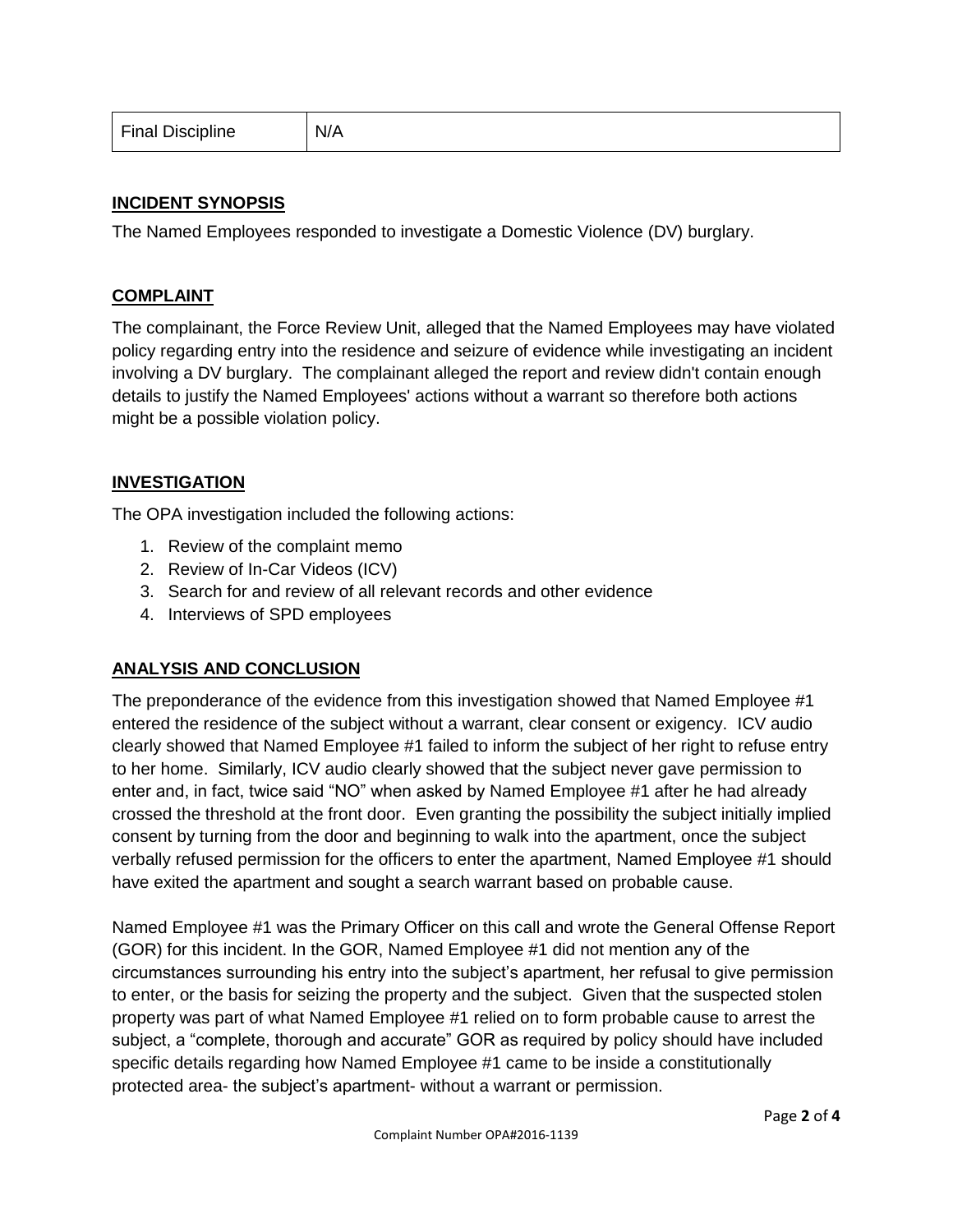The preponderance of the evidence from this investigation showed that Named Employee #2 entered the residence of the subject without a warrant. During his interview, the Named Employee indicated he only entered to assist Named Employee #1 in executing an arrest of the subject. Naturally, supporting an officer in performing an arrest is trained to all SPD employees, and could have created some exigency. Regardless, it was concerning that Named Employee #2, a seasoned SPD employee, did not ensure that both he and Named Employee #1 were in compliance with the policy and requirements for a warrantless entry, nor did Named Employee #2 state to Named Employee #1 that they were not following policy or the law.

Named Employee #2 was the backing officer for this incident and not the author of the GOR. Named Employee #2 wrote a brief supplemental for the GOR and described what he saw, heard and did. In his role a backing officer, the OPA Director found his statement contained sufficient detail to meet the requirements of policy that it be, "complete, thorough and accurate."

# **FINDINGS**

# **Named Employee #1**

## Allegation #1

A preponderance of the evidence showed that Named Employee #1 entered the residence of the subject without a warrant, clear consent or exigency. Therefore a **Sustained** finding was issued for *Searches-General: There are Specific Exceptions to the Search Warrant Requirement.*

# Allegation #2

A preponderance of the evidence showed that Named Employee #1 did not mention any of the circumstances surrounding his entry into the subject's apartment, her refusal to give permission to enter, or the basis for seizing the property and the subject in his GOR. Therefore a **Sustained** finding was issued for *Primary Investigations: Officers Shall Document all Primary Investigations on a General Offense Report.*

Discipline Imposed: Written Reprimand

# **Named Employee #2**

Allegation #1 The evidence showed that the Named Employee would benefit from additional training. Therefore a finding of **Not Sustained** (Training Referral) was issued for *Searches-General: There are Specific Exceptions to the Search Warrant Requirement.*

**Required Training:** The Named Employee should receive reminder training on search and seizure polices and legal standards, specifically the exceptions to a search warrant requirement. Additionally, the Named Employee should receive coaching on how to handle situations in which other officers may be engaging in out of policy practices, and how to ensure that the